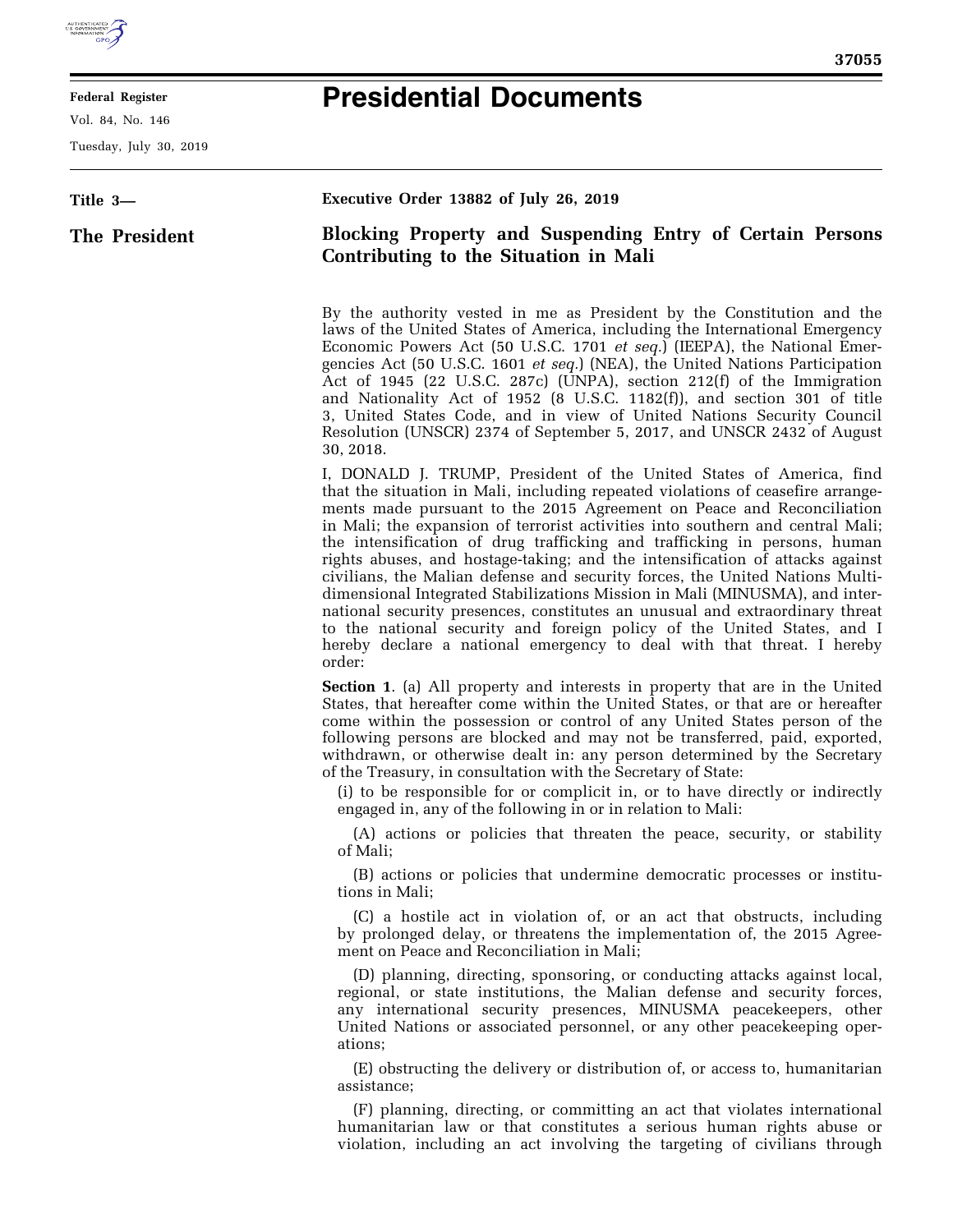the commission of an act of violence, abduction or enforced disappearance, forced displacement, or an attack on a school, hospital, religious site, or location where civilians are seeking refuge;

(G) the use or recruitment of children by armed groups or armed forces in the context of the armed conflict in Mali;

(H) the illicit production or trafficking of narcotics or their precursors originating or transiting through Mali;

(I) trafficking in persons, smuggling migrants, or trafficking or smuggling arms or illicitly acquired cultural property; or

(J) any transaction or series of transactions involving bribery or other corruption, such as the misappropriation of Malian public assets or expropriation of private assets for personal gain or political purposes;

(ii) to have materially assisted, sponsored, or provided financial, material, or technological support for, or goods or services in support of, any person whose property and interests in property are blocked pursuant to this order; or

(iii) to be owned or controlled by, or to have acted or purported to act for or on behalf of, directly or indirectly, any person whose property and interests in property are blocked pursuant to this order.

(b) The prohibitions in subsection (a) of this section apply except to the extent provided by statutes, or in regulations, orders, directives, or licenses that may be issued pursuant to this order, and notwithstanding any contract entered into or any license or permit granted prior to the date of this order.

**Sec. 2**. The unrestricted immigrant and nonimmigrant entry into the United States of aliens determined to meet one or more of the criteria in section 1 of this order would be detrimental to the interests of the United States, and the entry of such persons into the United States, as immigrants or nonimmigrants, is hereby suspended, except where the Secretary of State determines that the person's entry is in the national interest of the United States, including when the Secretary so determines based on a recommendation of the Attorney General, that the person's entry would further important United States law enforcement objectives. Such persons shall be treated as persons covered by section 1 of Proclamation 8693 of July 24, 2011 (Suspension of Entry of Aliens Subject to United Nations Security Council Travel Bans and International Emergency Economic Powers Act Sanctions).

**Sec. 3**. I hereby determine that the making of donations of the types of articles specified in section  $203(b)(2)$  of IEEPA (50 U.S.C. 1702(b)(2)) by, to, or for the benefit of any person whose property and interests in property are blocked pursuant to section 1 of this order would seriously impair my ability to deal with the national emergency declared in this order, and I hereby prohibit such donations as provided by section 1 of this order.

**Sec. 4**. The prohibitions in section 1 of this order include but are not limited to:

(a) the making of any contribution or provision of funds, goods, or services by, to, or for the benefit of any person whose property and interests in property are blocked pursuant to this order; and

(b) the receipt of any contribution or provision of funds, goods, or services from any such person.

**Sec. 5**. (a) Any transaction that evades or avoids, has the purpose of evading or avoiding, causes a violation of, or attempts to violate any of the prohibitions set forth in this order is prohibited.

(b) Any conspiracy formed to violate any of the prohibitions set forth in this order is prohibited.

**Sec. 6**. For the purposes of this order:

(a) the term ''person'' means an individual or entity;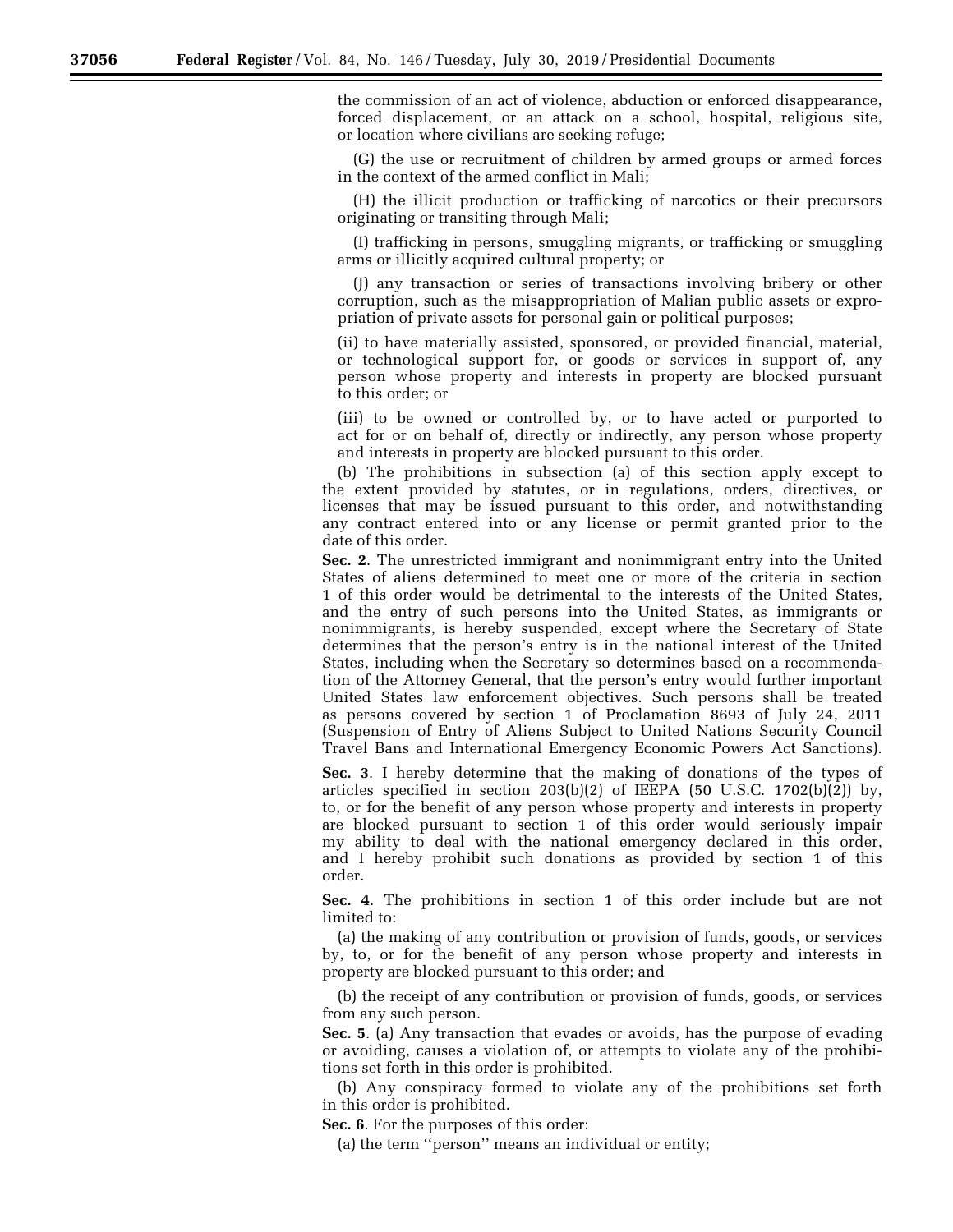(b) the term ''entity'' means a partnership, association, trust, joint venture, corporation, group, subgroup, or other organization; and

(c) the term ''United States person'' means any United States citizen, permanent resident alien, entity organized under the laws of the United States or any jurisdiction within the United States (including foreign branches), or any person in the United States.

**Sec. 7**. For those persons whose property and interests in property are blocked pursuant to this order who might have a constitutional presence in the United States, I find that because of the ability to transfer funds or other assets instantaneously, prior notice to such persons of measures to be taken pursuant to this order would render those measures ineffectual. I therefore determine that for these measures to be effective in addressing the national emergency declared in this order, there need be no prior notice of a listing or determination made pursuant to section 1 of this order.

**Sec. 8**. The Secretary of the Treasury, in consultation with the Secretary of State, is hereby authorized to take such actions, including promulgating rules and regulations, and to employ all powers granted to the President by IEEPA and the UNPA as may be necessary to implement this order. The Secretary of the Treasury may, consistent with applicable law, redelegate any of these functions within the Department of the Treasury. All agencies of the United States Government shall take all appropriate measures within their authority to carry out the provisions of this order.

**Sec. 9**. The Secretary of the Treasury, in consultation with the Secretary of State, is hereby authorized to submit the recurring and final reports to the Congress on the national emergency declared in this order, consistent with section 40 $l(c)$  of the NEA (50 U.S.C. 164 $l(c)$ ) and section 204 $(c)$  of IEEPA (50 U.S.C. 1703(c)).

**Sec. 10**. (a) Nothing in this order shall be construed to impair or otherwise affect:

(i) the authority granted by law to an executive department or agency, or the head thereof; or

(ii) the functions of the Director of the Office of Management and Budget relating to budgetary, administrative, or legislative proposals.

(b) This order shall be implemented consistent with applicable law and subject to the availability of appropriations.